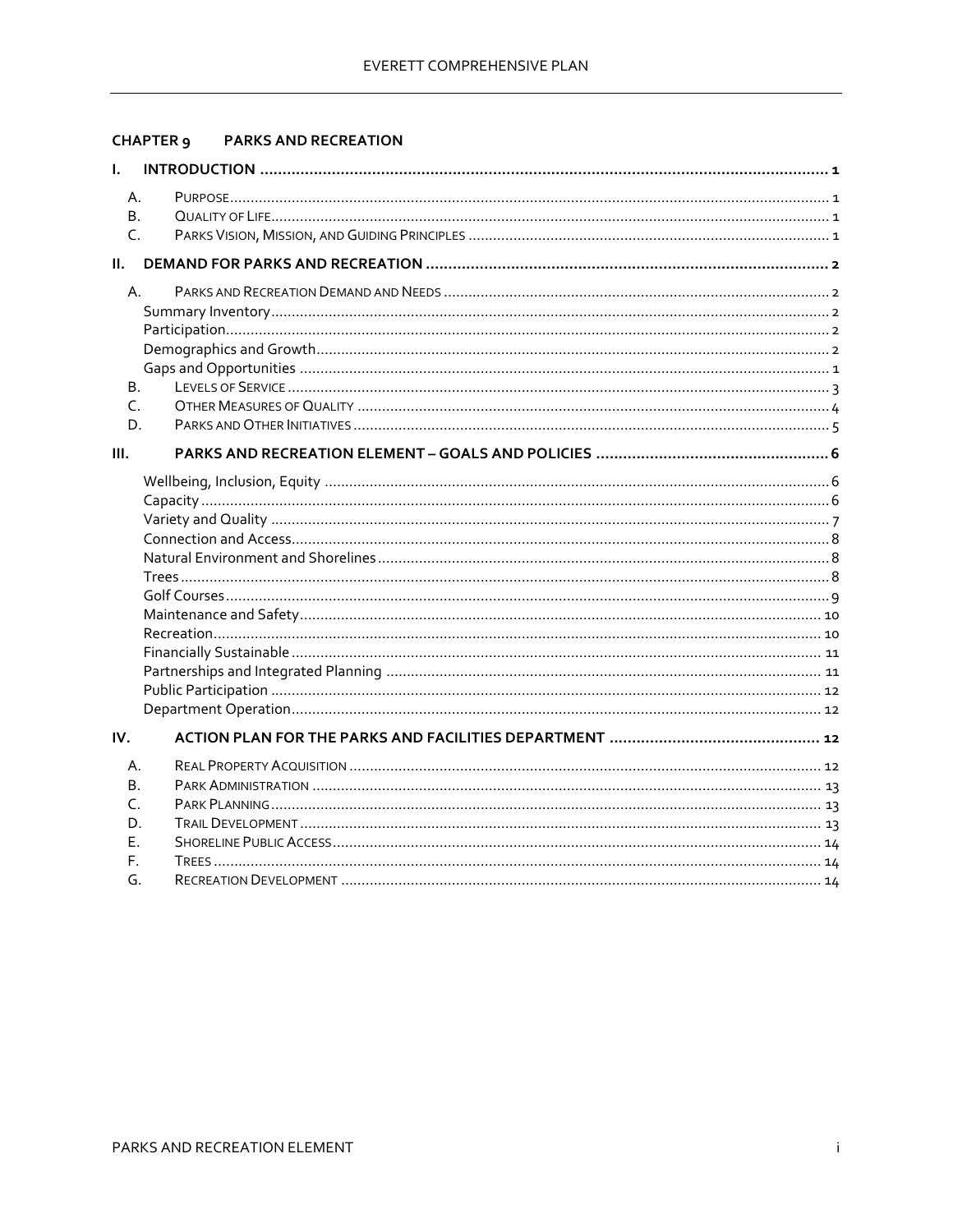# CHAPTER 9 PARKS AND RECREATION

#### <span id="page-1-0"></span>**I. Introduction**

#### <span id="page-1-1"></span>**A. Purpose**

The purpose of the Parks and Recreation element is to provide a balanced and creative set of policies, goals, and strategies based on assessed needs of the community. This element directs city decision makers and staff regarding sustainable and equitable acquisition, development and management of park lands, the costs involved in maintaining and/or improving open space, trails and park facilities, the provision of recreational services, and coordination of community services (such as cultural arts, senior services, and neighborhood outreach), and funding and partnership opportunities during the next twenty years.

# <span id="page-1-2"></span>**B. Quality of Life**

The quality of Parks and Recreation facilities and services directly affects how satisfied Everett residents are with community life. Surveys have repeatedly shown over the years that Everett residents enjoy existing park and recreation amenities, want their parks effectively maintained, and would like improved and new parks and trails that connect them. The provision of adequate facilities and services during the next twenty years is considered integral to maintaining and enhancing the quality of life in Everett for its residents, businesses, and visitors. (Parks, Recreation, and Open Space (PROS) Plan Surveys 2021 and 2016, Strategic Plan Household Survey 2006, Strategic Plan Community and Stakeholder Survey 2006, Community Survey 2004, Everett 2000, Hebert and Youth Surveys)

# <span id="page-1-3"></span>**C. Parks Vision, Mission, and Guiding Principles**

The Parks and Facilities Department is dedicated to managing and enhancing existing programs, facilities and services and pursuing long-term goals through the cost-effective acquisition and development of new park land, programs, facilities, and services based on recommended standards, assessed needs, and resource availability.

PARKS AND RECREATION ELEMENT THE RESERVE OF THE RECORD OF THE RECORD OF THE RECORD OF THE RECORD OF THE RECORD OF THE RECORD OF THE RECORD OF THE RECORD OF THE RECORD OF THE RECORD OF THE RECORD OF THE RECORD OF THE RECORD The Parks and Facilities Department has been focusing on providing park facility and athletic rentals,

supporting special events, improving efficiencies and seeking innovative partnerships through a general request for proposal process. The Department seeks to provide quality services to the community either directly or through effective partnerships and oversight.

The Parks and Facilities Department has developed a Vision and Mission to guide its efforts and that has shaped policies and strategies in this Element and the PROS Plan.

A **Vision Statement** focuses on tomorrow and describes how the Parks and Facilities Department will manage the parks system.

*We are committed to providing a modern and inviting park and facility system that is wellmanaged and that embraces innovation, partnership, sustainability, adaptability, and equity in meeting the needs of the Everett community.*

A **Mission Statement** focuses on today and what the Department does to achieve the Vision.

*The City of Everett Parks and Facilities Department enhances our community's quality of life by:*

- *Being stewards to preserve, protect, and enhance public lands, facilities, and amenities for present and future use,*
- *Hosting community celebrations, enrichment activities, and finding partners to create new experiences, and,*
- *Promoting a sense of community identity, volunteerism, and social connection.*

**Guiding principles** flow from the Vision and Mission to help interpret and implement this element and the PROS Plan:

- *Providing a wide variety of quality parks and trails that are attractive, clean, and safe.*
- *Meeting the needs of the community with quality customer service.*
- *Creating places for events, programs, art, and culture.*
- *Helping connect people to nature and shorelines.*
- *Providing an inclusive parks and trails system for all to enjoy together.*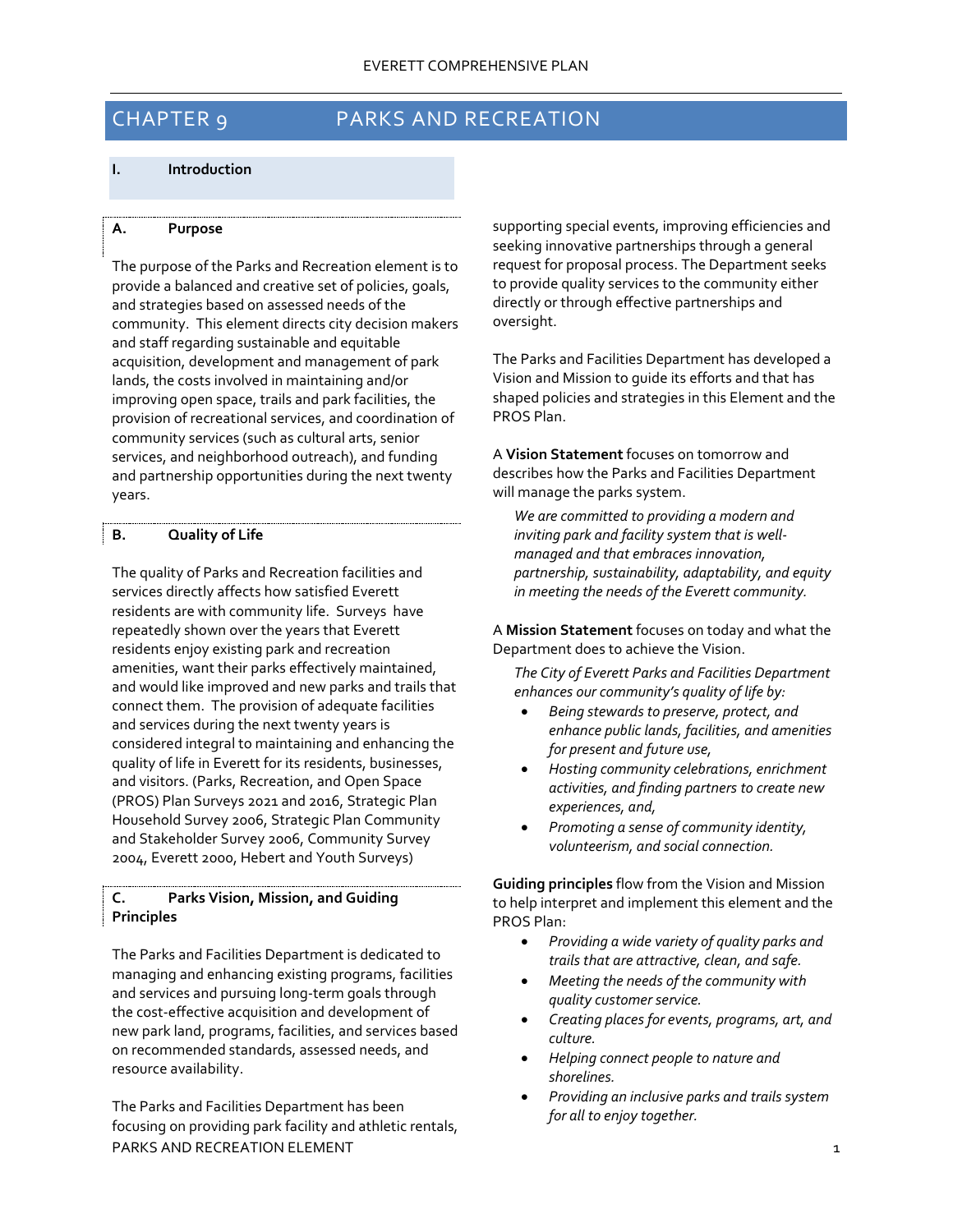• *Being valuable stewards of park lands and protecting natural resources.*

# <span id="page-2-0"></span>**II. Demand for Parks and Recreation**

The Growth Management Act requires that the City of Everett complete a comprehensive plan. Parks and Recreation is viewed as an optional element of the plan based on the Act's requirements unless funding is provided. Parks and recreation is, however, a critical issue regarding quality of life in Everett and an essential part of the City's comprehensive plan. Everett has grown since the last PROS Plan was adopted in 2016, and programs and services must be properly planned and funded to meet growth. The development of parks and recreational facilities in the Everett area is guided by the City of Everett's Parks, Recreation, and Open Space Plan (2022-2044), which includes open space and facility standards. Community parks and recreation demand and needs have been determined based on:

- Participation with parks and recreation
- Community demographics and growth
- Gaps and opportunities

Based on this evaluation, a level of service is stated, which can be supported by expected revenues and partnerships.

# <span id="page-2-2"></span><span id="page-2-1"></span>**A. Parks and Recreation Demand and Needs Summary Inventory**

Everett provides over 920 acres of parkland and over 12 miles of multipurpose trails. The park system contains a wide range of facilities, from neighborhood parks like Clark or Wiggums Hollow to regional attractions like Forest Park or Thornton A. Sullivan Park on Silver Lake. The PROS Plan contains a detailed inventory and classification system.

#### <span id="page-2-3"></span>**Participation**

The PROS Plan shares information about participation trends at a local, state, and national level. In summary, walking trails, access to the natural environment, and play facilities are top activities.

**Everett PROS Surveys and Engagement** of about 700 people in 2021 show that respondents tend to participate in passive activities such as trail walking/jogging, appreciating views and nature, using family facilities such as picnic areas and playgrounds, and participating in community events.

**State Participation Trends** indicate walking is a top activity across the state and in the region. The 2017 State Comprehensive Outdoor Recreation Planning (SCORP) survey found that participation rates for walking was more than 90% statewide, a result found similarly across ages, races, incomes or regions of the state. Other popular activities in the region included visiting shorelines, hiking, attending outdoor events, and playing.

**National Participation Trends** shows providers offering a range of active and passive facilities and programs. Top planned facilities included family activities (playgrounds, splash areas, and picnic shelters), dog parks, restrooms, turf sports fields, walking and fitness trails, disc golf courses, and sports courts. (Recreation Management, 2020)

# <span id="page-2-4"></span>**Demographics and Growth**

The PROS Plan community profile is summarized below. Demographic trends are shown in Table 1 and Table 2 citywide and by city council district. The districts are shown in Figure 1. The results show:

- **Everett is growing.** Everett's population grew over the 2010-2020 period, particularly in Districts 2 and 5. Areas surrounding planned light rail stations, downtown MetroEverett, arterial corridors, and waterfront areas are anticipated to accommodate future growth in higher density mixed use redevelopment.
- **Population hubs are in south Everett** along with higher job densities. The needs of both residents and employees are important when considering park and recreation access.
- **Everett's population is trending older.** Over the last 10 years, the share of households with one or more members over 65 increased by 6%. Still, Everett has a higher proportion of adults in their 20s and 30s than the county. Compared to citywide shares, Districts 2 and 3 have slightly higher shares of older adults, and Districts  $4$  and  $5$  have slightly higher shares of children under 5 years old.
- **Everett is growing more diverse.** Since 2010, Everett's population has grown in its share of residents who are persons of color. Also, more than one quarter of residents speak languages other than English.
- **Everett's median household income is 30% lower than the Snohomish County median**, and lower income households are found in each district, but particularly in District 4.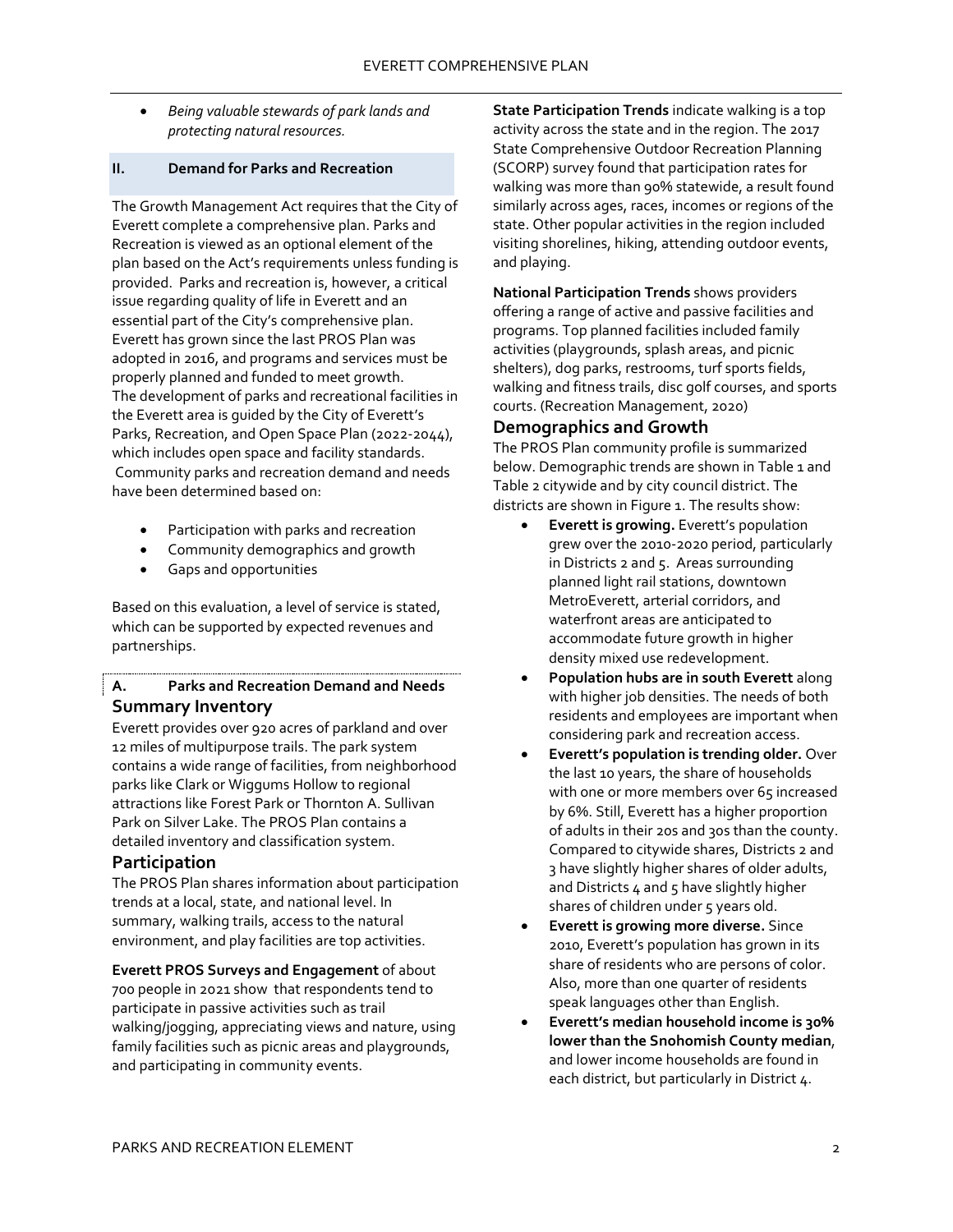| <b>District</b> | Population,<br>Estimated, 2018,<br><b>Census Block</b><br>Groups | 2010-2020<br><b>Percent Change</b><br>in Population | Population<br>Density<br>(Pop per Acre) | <b>Job Density</b><br>(Jobs per Acre,<br>2018) | Percent Pop in a<br>10-minute<br>walkshed of<br><b>Active Park</b> |
|-----------------|------------------------------------------------------------------|-----------------------------------------------------|-----------------------------------------|------------------------------------------------|--------------------------------------------------------------------|
| District 1      | 22,665                                                           | 7.3%                                                | 5.0                                     | 3.8                                            | 76%                                                                |
| District 2      | 23,902                                                           | 14.5%                                               | 5.3                                     | 4.4                                            | 80%                                                                |
| District 3      | 22,261                                                           | 5.4%                                                | 4.3                                     | 7.8                                            | 68%                                                                |
| District 4      | 22,744                                                           | 10.2%                                               | 10.2                                    | 3.6                                            | 32%                                                                |
| District 5      | 22,749                                                           | 12.4%                                               | 9.0                                     | 4.3                                            | 63%                                                                |
| <b>Total</b>    | 114,322                                                          |                                                     |                                         |                                                | 63.8%                                                              |

#### **Table 1. Everett Population Size, Density, and Park Access by District, 2020.**

*Note: The percent population in a 10-minute walkshed are estimates based on the 10-minute walkshed areas developed by BERK. These should be used for planning purposes and for understanding the relative access between districts.*

*Sources: Washington OFM, 2020; LEHD Employment Statistics based on ACS 5-year Estimates, 2018; City of Everett, 2021; BERK, 2021.*

| <b>District</b>    | People of Color | Non-English<br><b>Speaking</b><br>Households | Children Under 5 | Adults 65 and<br>older | Low-Income<br>Individuals |
|--------------------|-----------------|----------------------------------------------|------------------|------------------------|---------------------------|
| District 1         | 29%             | 4%                                           | 5%               | 12%                    | 35%                       |
| District 2         | 27%             | $3\%$                                        | 5%               | 13%                    | 31%                       |
| District 3         | 29%             | 4%                                           | 6%               | 14%                    | 23%                       |
| District 4         | 54%             | 15%                                          | 8%               | 8%                     | 46%                       |
| District 5         | 40%             | 7%                                           | 7%               | 13%                    | 32%                       |
| <b>All Everett</b> | 36%             | 7%                                           | 6%               | 12%                    | 33%                       |

#### **Table 2. Everett Demographic Diversity by District (% of District Population), 2018.**

*Sources: 2018 American Community Survey 5-year Estimates, summarized by EJScreen; BERK, 2021.*

# <span id="page-3-0"></span>**Gaps and Opportunities**

As shown in in Table 1, 64% of Everett residents live within a **10-minute walkshed** of a park. This coverage is strongest in Districts 1 and 2. Lower shares of access are found in Districts 3, 4, and 5 but geographically there are gaps in all districts, particularly in central and south Everett.

Opportunities to fill gaps are detailed in the PROS Plan, and include a variety of approaches such as:

- Improving undeveloped and special use parks to provide a wider range of facilities
- Increasing pedestrian and bicycle access to parks
- Acquiring property for parks and trails
- Partnering with schools for after-hours access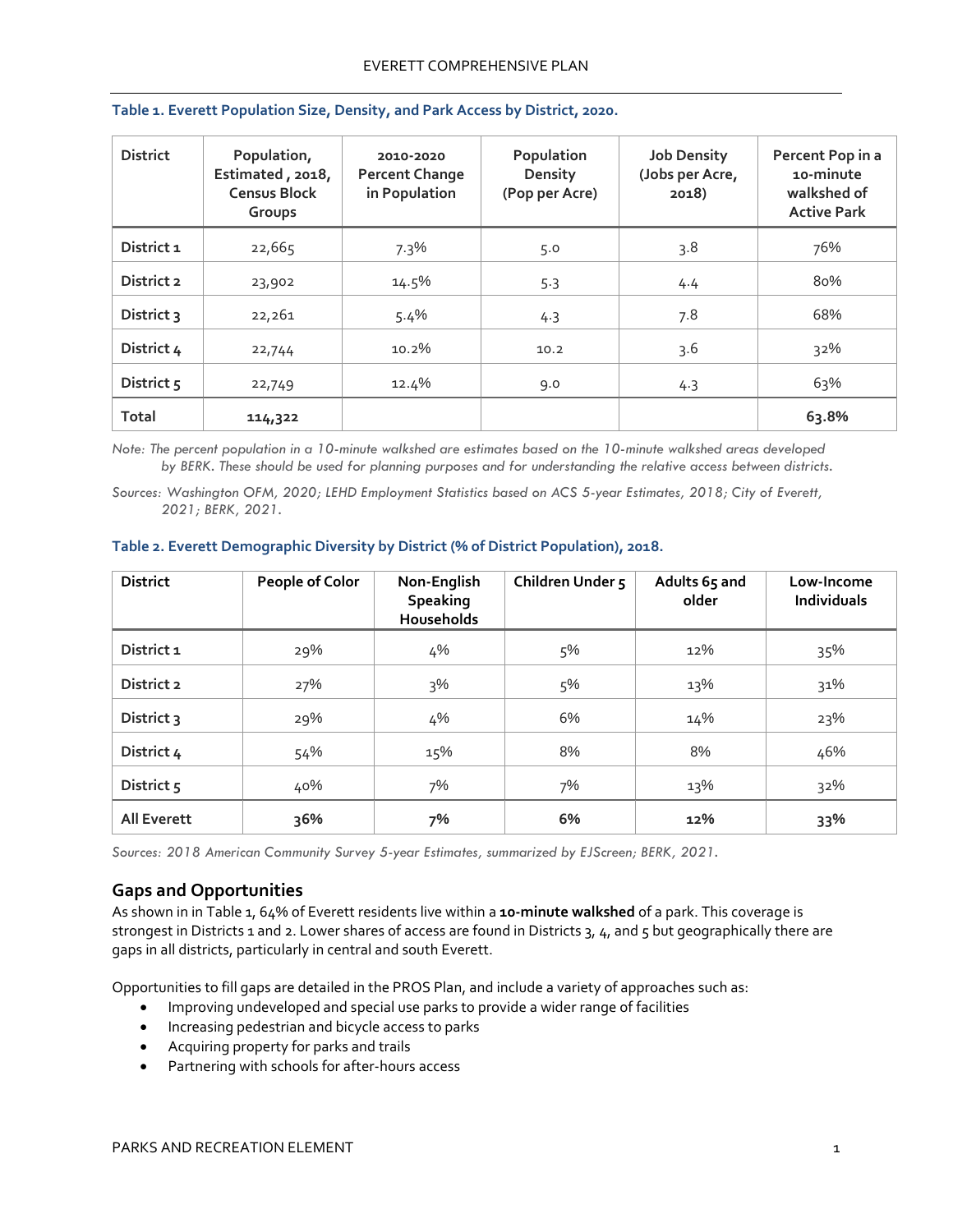# **Figure 1. Districts**

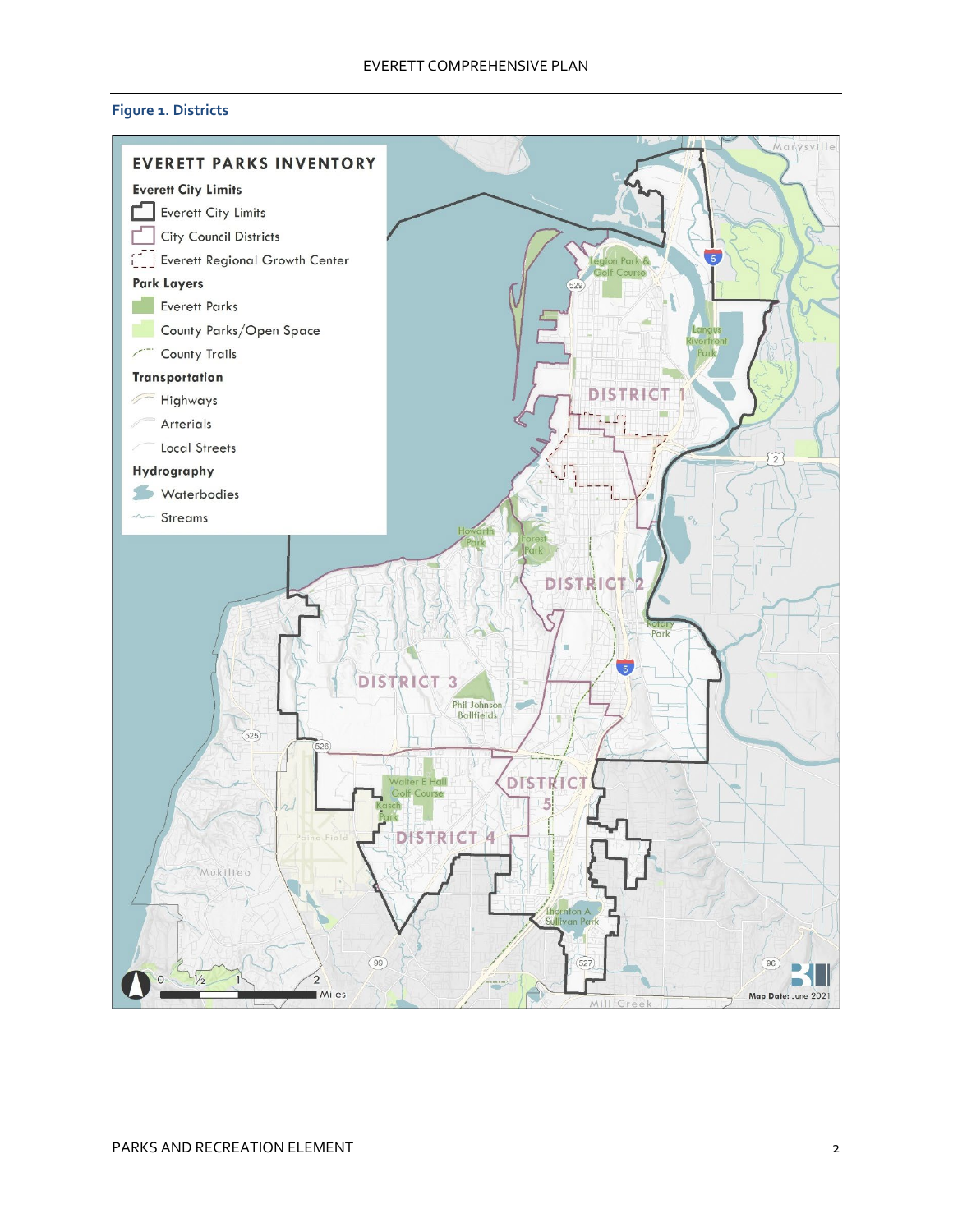# <span id="page-5-0"></span>**B. Levels of Service**

The parks system levels of service concept is to invest in the park system at a rate like what current residents and employees enjoy. A level of service is proposed for residential equivalents, which is the combination of residents and a share of employment (around 23%) considering park hours available. The "base" LOS is the minimum standard the system is designed to meet, and the "target" LOS is an aspirational figure to strive to meet if resources allow.

The capital improvement program in the Capital Facilities Element is designed to achieve the following:

#### **Asset Investment in Park Acres and Trail Miles:** Total Park Acres:

- No net loss of existing system (Base)
- Residential Only: 8.2 acres per added 1,000 population (Target)
- Developed Park Acres:
- Residential Only: 1.7 acres (Base) Neighborhood/Downtown Park Acres:
- Residential Equivalent: 0.5 acres (Base) Trail Miles:
- Paths, Residential Only: 0.14 linear miles (Base)
- Multipurpose, Residential Equivalent: 0.09 linear miles (Base)

**Access Investment:** Achieve a 10-minute walk to a park or trail for at least:

- 65% of the residential population in each district to match the current citywide rate (Base)
- 80% of the residential population in each district by 2044 (Target)

**Capital Investment:** Maintain the current investment per capita as growth occurs.

# **LOS Definitions**

**Residential Equivalent:** The concept of adding a share of employment to residential population since both employees and residents have access to the Everett park and trail system. The approach includes a partial share of employment based on less hours of availability of park access relative to residential population. While 45.9% is a rate representing potential hours of availability, this plan assumes a smaller share of about 23% considering onsite recreation that is provided by some major job providers (e.g., Boeing and Navy).

**Developed Park Acres:** Developed Park Acres refers to improving the capacity of Everett parkland for public use to achieve intended park standards, whether for active, passive, or conservation purposes. The parkland classification or service area may be regional, community, neighborhood, urban, natural area/greenway, linear park/trail, garden/gateway, or special use. Examples of development include but are not limited to, expanding the size of a playground, adding a restroom to a park, adding paths or picnic facilities to an undeveloped property, providing a community garden or dog park on an unimproved portion of a park, and other similar efforts.

**Neighborhood/Urban Park:** Neighborhood Parks are intended for frequent and convenient access to basic recreation activities and opportunities. They typically serve neighborhoods within walking distance of a half mile. Neighborhood parks provide passive, multiuse space, with opportunities for active recreation consistent with site conditions and compatibility. This may include areas such as multi-use fields and courts, play equipment, trails, picnic areas, and open space. Neighborhood parks provide open space values. They are less suited for longer stays, heavily programmed activities, or larger rental or permit-required spaces. These parks prioritize open space over parking and encourage visitation through pedestrian and bike networks. Since these parks serve the immediate neighborhood they typically do not have restrooms.

Urban Parks offer urban community gathering and special event space, and other recreation features. Many offer places to sit and space for performers and vendors. They may provide neighborhood park functions for residents living in the urban core.

**Paths:** Paths are a continuous way within a park designated for pedestrians or bicyclists made of a variety of surfaces depending on environmental sensitivity and usage levels. Surfaces may be soft or pervious, hard or impervious, or boardwalks.

**Multipurpose Trails:** Multipurpose trails are shared-use paths within a right of way or within a linear park. Multipurpose trails are often separated from traffic by open space or physical barriers and providing two-way travel for bicyclists, pedestrians, skaters, wheelchair users,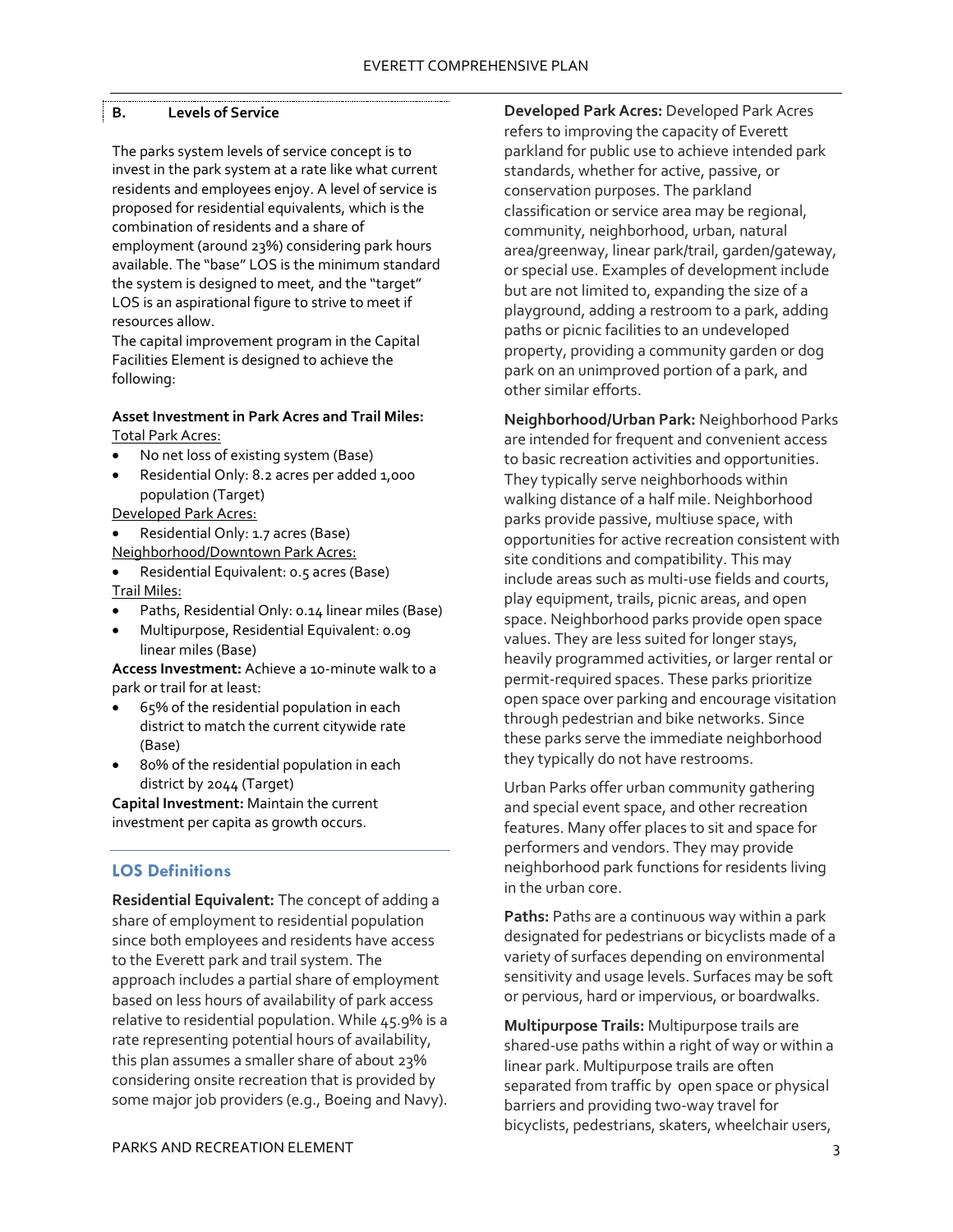joggers, and other users like e-bikes and scooters consistent with City rules. Some common locations for shared-use paths are along rivers, streams, utility rights of way, abandoned railroad rights of way, and between parks as well as within existing roadway corridors. Examples include the Interurban Trail and Mill Town Trail.

# **Table 3. Level of Service Standards**

| <b>Feature</b>                        | Population<br>Basis                    | <b>SO1</b><br><b>Base</b> | Target LOS |  |
|---------------------------------------|----------------------------------------|---------------------------|------------|--|
|                                       | Acres per 1000                         |                           |            |  |
| <b>Total Acres per</b><br>1000        | Residential <sup>1</sup>               | No net<br>loss            | 8.2        |  |
| Developed Acres                       | Residential <sup>1</sup>               | 1.7                       |            |  |
| Neighborhood/<br><b>Urban Acres</b>   | Residential<br>Equivalent <sup>2</sup> | 0.5                       |            |  |
| Miles per 1000                        |                                        |                           |            |  |
| Paths in Parks                        | Residential <sup>1</sup>               | 0.14                      |            |  |
| Multipurpose                          | Residential                            | 0.09                      |            |  |
| <b>Trails</b>                         | Equivalent <sup>2</sup>                |                           |            |  |
| Other                                 |                                        |                           |            |  |
| <b>Access: District</b><br>Pop. Share | Residential <sup>1</sup>               | 65%                       | 80%        |  |
| Per Capita                            | Residential                            | \$2,927                   |            |  |
| Investment                            | Equivalent <sup>2</sup>                |                           |            |  |

*<sup>1</sup>Residential: 112,700*

*<sup>2</sup>Residential Equivalent: 130,006*

Capital projects meet acre, mile, and access levels of service standards and fit within the investment standard. The investment standard helps the City determine the capital budget and is directly related to the parks impact fees.

It is expected that the City will balance the LOS standards as follows: If the City can cost-effectively provide the acre, mile, and access levels of service standards it may have a lesser capital investment in its budget.

Applying the levels of service for parks and trails to the anticipated population by 2031 (a 10-year window for park impact fees) and 2035 to match the City's growth targets shows a number of acres and trail miles to plan in capital projects. The capital improvement program in the Capital Facilities Element is designed to achieve the following:

# **Table 4. Level of Service – Current and Future Demand**

|                             | Current | <b>Future Need</b> |         |
|-----------------------------|---------|--------------------|---------|
|                             | 2020    | 2031               | 2035    |
| Developed Acres             | 190     | $+64.7$            | $+88.2$ |
| Neighborhood/Urban<br>Acres | 63.2    | $+21.5$            | $+29.3$ |
| <b>Paths Miles</b>          | 15.4    | $+5.3$             | $+7.2$  |
| Multipurpose Miles          | 12.2    | $+4.1$             | $+5.7$  |

The PROS Plan also identifies needs to the year 2044 in anticipation of the Everett's next periodic review of the Comprehensive Plan.

# <span id="page-6-0"></span>**C. Other Measures of Quality**

The PROS Plan identifies other measures to create a well-functioning park and recreation system including minimum standards for park classifications, maintenance standards, and operational standards.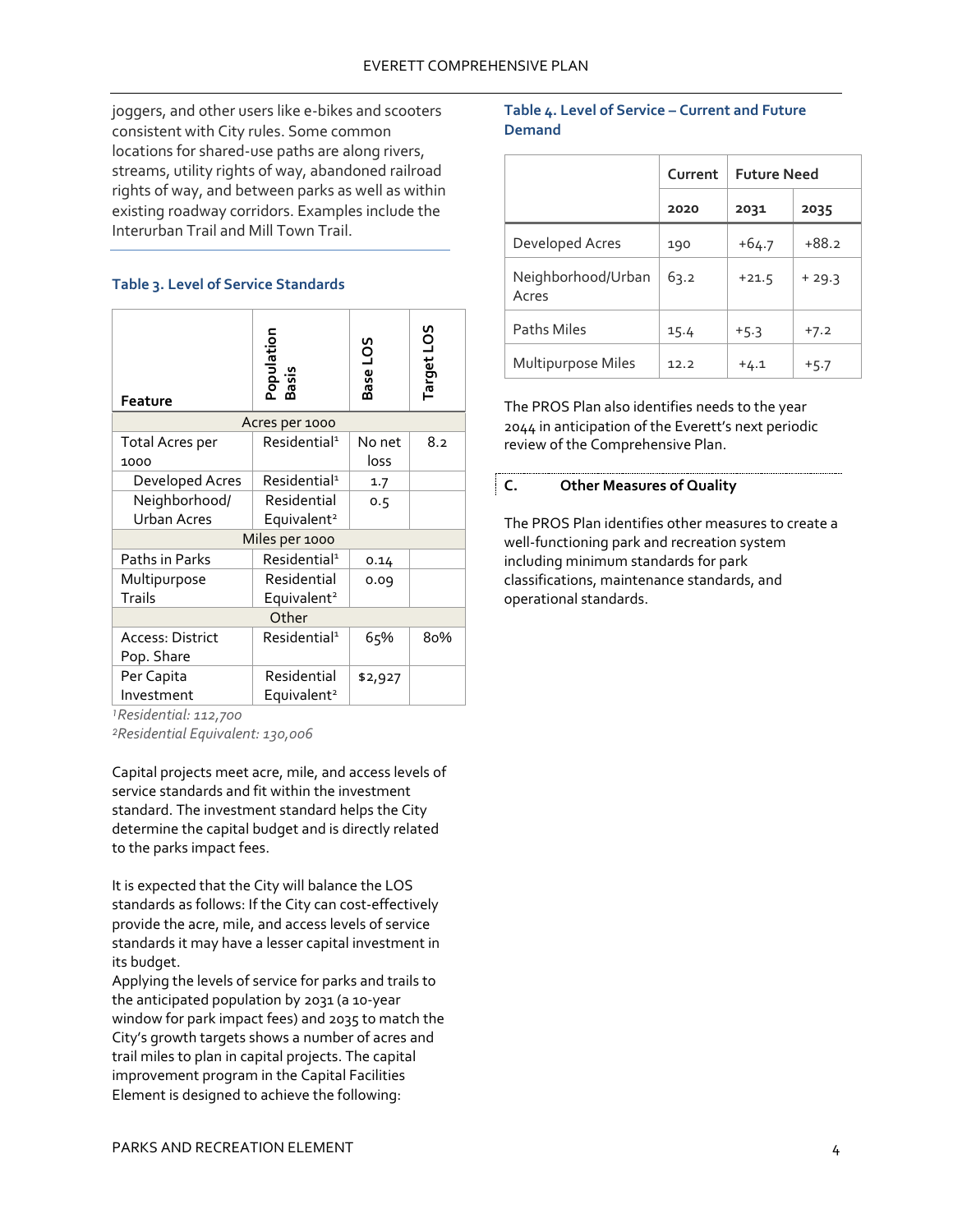#### <span id="page-7-0"></span>**D . Parks and Other Initiatives**

This element and the PROS Plan help advance and are meant to be consistent with City plans and initiatives including but not limited to:

- **MetroEverett Plan:** In addition to policies addressing the relationship of future development and parkland to ensure solar access, there are catalyst projects in the 2018/2020 MetroEverett Plan to enhance the center, including a public plaza in station plans, providing public open spaces and plazas on larger parcels as part of redevelopment, and providing visual access to the waterfront at the west end of Hewitt Avenue.
- **Multimodal Transportation Plans:** The Comprehensive Plan Transportation Element, the City's Transportation Improvement Program, Bicycle Master Plan, and other non -motorized plans include improvements to bicycle facilities and sidewalks that connect people to parks and trails.
- **Shoreline Public Access Plan:** In 2019, the City adopted a Shoreline Public Access Plan and a number of improvements are associated with public lands including parks. Several proposals for access are located along the marine shoreline, Snohomish River, and Silver Lake, and referenced in the Capital Facilities Element.
- **Climate Action Plan :** This element and the PROS Plan help meet Everett's 2019 Climate Action Plan strategy to increase, protect, and restore green spaces and natural areas. The strategies include establishing an updated tree policy for parkland and recommending neighborhoods where private tree planting could help reduce heat island effects.
- **Hazard Mitigation Plan:** Everett's 2018 Hazard Mitigation Plan suggests seismically retrofitting city facilities including parks buildings as well as securing materials inside buildings. This element and the PROS Plan recommend adaptation of parks in areas at risk for sea level rise or flooding, or that are subject to geologic hazards. Policies also support investments that avoid potential hazards.

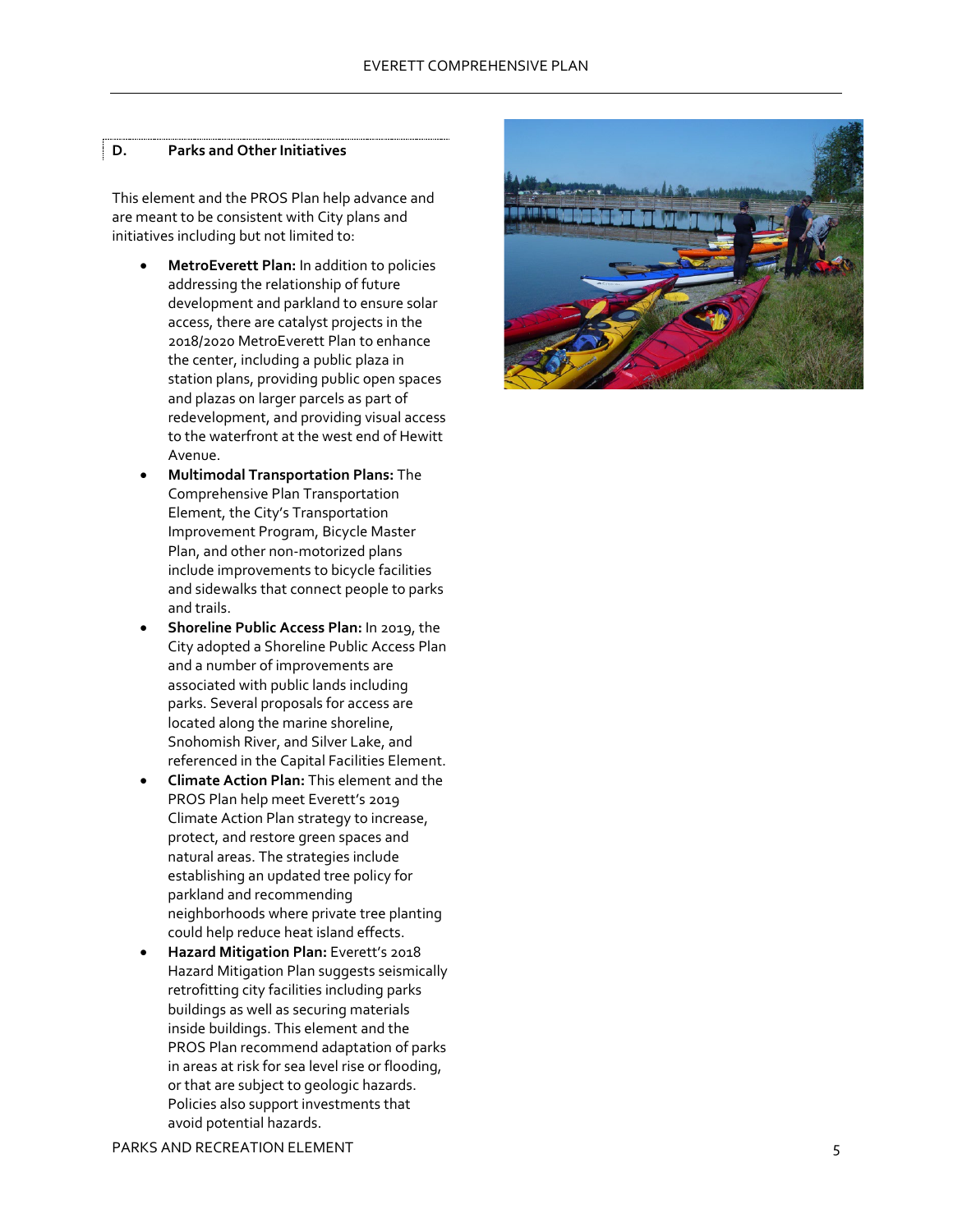# <span id="page-8-0"></span>**III. Parks and Recreation Element – Goals and Policies**

The following section contains the Parks and Recreation goals and policies intended to guide decisions about the parks and recreation facilities and services that the City provides. These are in alignment with the PROS Plan.

Goals identify long term outcomes or desired results. Policies support goals, providing courses of actions designed to achieve the goals.

# <span id="page-8-1"></span>**Wellbeing, Inclusion, Equity**

**Goal 9.1 Create a park and trail system that promotes active and healthy lifestyles.**

Policy 9.1.1 Provide a park system that makes it easy for people to be active year-round and improve health outcomes in all communities.

*Discussion: Making it easy to be active could include providing facilities that are usable in multiple seasons, connecting neighborhoods to trails and parks, and providing parks in proximity to high population or job densities.*

Policy 9.1.2 Encourage concessionaires to offer one or more healthy food and snacks choices at events and within park facilities.

Policy 9.1.3 As part of recreation programs or educational offerings, share information about physical activity, nutrition, and substance abuse prevention as appropriate.

# **Goal 9.2 Promote inclusion across all public spaces, places, facilities, and programs.**

Policy 9.2.1 Make all parks, including playgrounds and restrooms, ADA accessible and inclusive.

Policy 9.2.2 Encourage universal design of parks and trail facilities.

*Discussion: Universal design means the design of environments to be usable by all people, to the greatest extent possible, without the need for adaptation or specialized design. Universal design takes advantage of topography, grading, wide sidewalks, intuitive design, and inclusive mobility. (Planning Magazine, March 2016)*

Policy 9.2.3 Consider environmental supports and practices that promote inclusion for all community members.

*Discussion: Examples of environmental supports and practices may include: language translation, culturally sensitive program hours, audio/visual supports, large print signage, gender-neutral restrooms, and signage and enhancements (artwork, murals, etc.) that promote diversity and inclusion.*

#### **Goal 9.3 Provide parks and recreation facilities within a 10-minute walk of each resident.**

Policy 9.3.1 Increase the amount of parks and trails for all residents in Everett consistent with level of service standards.

Policy 9.3.2 Provide just and fair quantity, proximity and connections to quality parks, trees, green spaces, and recreation facilities in Everett.

*Discussion: This is based on a definition of equitable park access by the National Recreation and Park Association (NRPA).*

Policy 9.3.3 Seek to fill gaps in parks, trees, and trails in underserved areas.

Policy 9.3.4 Work with School Districts on off-hours "drop in" to facilities in underserved areas.

Policy 9.3.5 Remove barriers to parks and improve sidewalks and bike facilities to improve access to parks.

# <span id="page-8-2"></span>**Capacity**

**Goal 9.4 Invest in the capacity, quality, and sustainability of the parks and trails system as growth occurs.** 

Policy 9.4.1 Adopt a level of service addressing park and trail quantity, park distribution, and investment levels to meet the needs of Everett's growing community. The City's levels of service are stated in Table 3.

Policy 9.4.2 Maintain and develop recreation facilities to meet recreation program needs of the Everett community.

*Discussion: The City provides parks facilities and fills gaps in recreation for underserved populations for special recreation needs. Everett works with partners to provide general recreation programs.*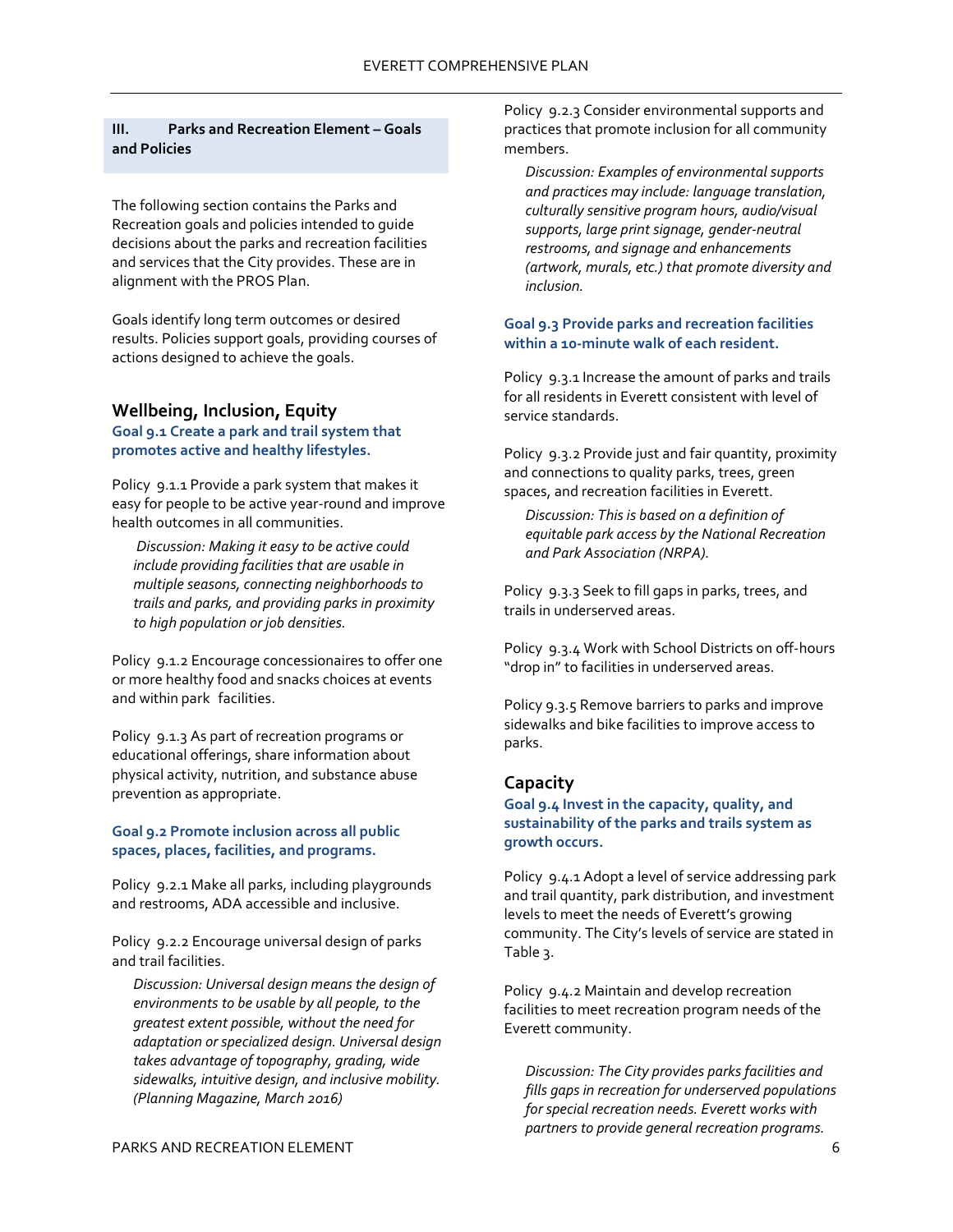# **Goal 9.5 Maintain or improve the quality of the system for current residents as the system expands to meet the needs of growth.**

Policy 9.5.1 Phase improvements in the park and trail system to remove barriers and increase equity through:

- a. Improving existing parks.
- b. Opening undeveloped parkland in the City's inventory.
- c. Adding new trails that connect neighborhoods to existing parks.
- d. Adding new parks.
- e. Adding or improving tree canopy.

*Discussion: Examples of equity and leveraging existing parks include:*

*\*Add variety to existing parks to appeal to more users.* 

*\*Add more activities at special use or niche facilities; for example, perimeter paths or mini-golf at golf courses.*

*\*Connect trails to existing parks in areas with lower access.*

*\*Develop undeveloped assets first in gap areas.*

*\*Develop partnerships with recreation and education partners to provide transportation to parks/recreation in underserved areas and for underserved persons (e.g., seniors and youth).*

*This policy supports the Parks LOS by considering the development of existing parkland, adding parkland (e.g., neighborhood parks) and connecting trails in order to help a greater share of the population to access public parks and open space.*

Policy 9.5.2 Prioritize capital facility investments based on the following principles:

- a. Equity: The investment fills gaps in underserved areas, improves access for the young or elderly, or improves access for households in poverty or persons of color.
- b. Accessible & Active Lifestyle: The investment improves accessibility by foot, bike, or by car; or the investment leverages the existing system (e.g., adds developed acres, extends trails, improves usability in multiple seasons).
- c. Stewardship: The investment supports Everett's fiscal policies; is eligible for capital funding, or responds to a unique partnership opportunity, or extends the

PARKS AND RECREATION ELEMENT 7 7

facility lifecycle; and reduces maintenance needs or sustainable maintenance resources are available.

- d. Engagement: The investment supports the Vision, Mission and Values; or leverages this plan or other City plans or priorities; or reflects public feedback, needs, or trends; or supports long-term engagement (e.g. volunteerism, learning).
- e. Quality & Capability: The investment provides public, environment, economic, or cost recovery benefits; or the investment improves facility quality; or the City is positioned to provide efficient and quality services.

Policy 9.5.3 Prioritize the acquisition of new land for parks and recreation using the following criteria:

- a. The proposed acquisition serves an identified gap area.
- b. The proposed acquisition is within  $\frac{1}{2}$  mile of high-capacity transit facilities (e.g., light rail, bus rapid transit) or serves a high population density.
- c. The proposed acquisition furthers the goals or policies of the Comprehensive Plan or other adopted City plans or initiatives.
- d. The proposed facility builds multi-use trails that connect parks and recreational facilities.
- e. The proposed acquisition is located where there are limited recreation partner facilities (e.g., schools, non-profit recreation open to the public) and the City is the best provider of service.
- f. The acquisition leverages other partner investments (e.g., schools, non-profits, and Everett departments of public works and utilities) to advance healthy lifestyles in underserved areas.
- g. The acquisition avoids, or is designed to address, potential environmental hazards.

# <span id="page-9-0"></span>**Variety and Quality**

#### **Goal 9.6 Provide a diverse system of parks and trails.**

Policy 9.6.1 Classify parks and trails based on the size, service area, and typical character. Each park should be improved over time to achieve minimum standards to meet the needs of the community and to provide for consistent and sustainable management and maintenance.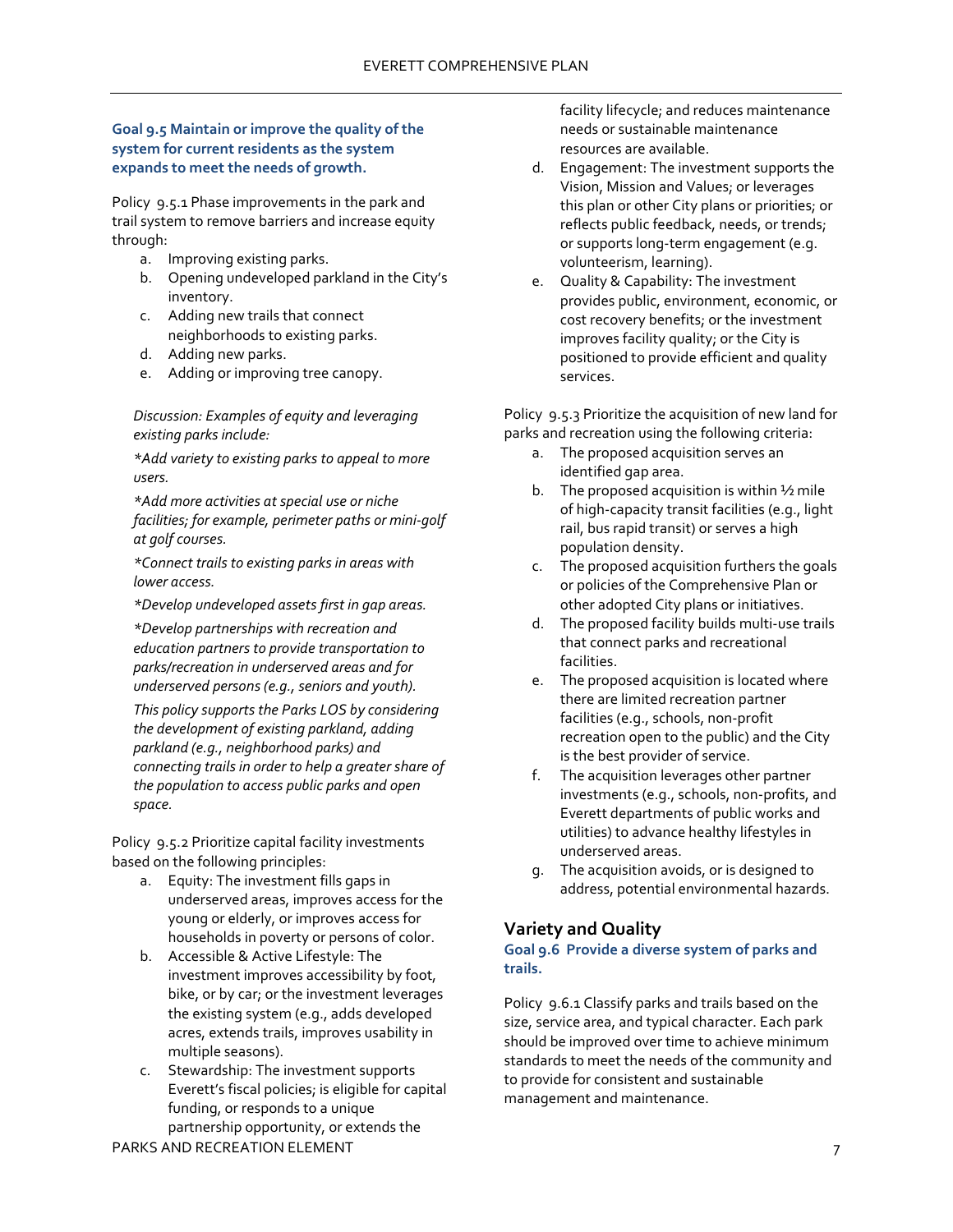Policy 9.6.2 Within park sites, provide for active and passive park elements consistent with park classifications, site conditions, master plans, and community engagement results.

Policy 9.6.3 Evaluate each park site to continually update long-term maintenance needs and include capital improvements for each site that will enhance the use and value to the community, the neighborhood, and customers of the park.

Policy 9.6.4 Develop conceptual plans for new parks that are customized to the needs of intended users, together with funding commitments to implement the plans.

Policy 9. 6.5 Replace underperforming equipment with amenities that provide high value and interest for park users.

Policy 9. 6.6 Ensure that quality park amenities, based on neighborhood feedback and need are provided within a 10-minute walk.

# <span id="page-10-0"></span>**Connection and Access**

Goal 9.7 Improve access to recreational amenities throughout the community by adding more amenities, and creating better connection through trails, sidewalks and bike lanes.

Policy 9.7.1 Provide an equitable distribution of recreational facilities and amenities in parks to close the gaps in services across the City. Policy 9.7.2 Phase improvements such as providing small linear parks or pocket parks that offer activities for neighborhoods while larger acquisitions or developments are accomplished.

Policy 9.7.3 Develop trails and greenways in the City to connect the community to parks, waterways and other attractions and that allows residents to move safely in areas with traffic.

Policy 9.7.4 Improve the signage to parks and trails in the City to encourage greater use and access to parks, recreation facilities, and attractions.

Policy 9.7.5 Seek to provide at least one park facility within each District capable of hosting a community event.

# <span id="page-10-1"></span>**Natural Environment and Shorelines Goal 9.8 Conserve open space and protect critical areas in the park system.**

Policy 9.8.1 Create design and maintenance standards that include environmental stewardship and sustainability.

*Discussion: Elements of sustainability include but are not limited to promoting recycling and reducing trash, providing facilities that use renewable energy, and conserving resources including water (e.g., drought tolerant plants, native plants).*

Policy 9.8.2 Manage park lands to protect the functions and values of ecosystems, protect wildlife corridor, and to be compatible with adjacent land uses.

Policy 9.8.3 Acquire and preserve special or unique lands for future generations.

Policy 9.8.4 Acquire and preserve shoreline access consistent with the Shoreline Public Access Plan.

Policy 9.8.5 Support water enjoyment opportunities that provide for recreational use or visual access of the shoreline for the general public.

Policy 9.8.6 Protect historic and cultural resources in accordance with local, state, and federal historic registers and standards when developing or redeveloping park facilities.

Policy 9.8.7 Design new parks and adaptively modify existing parks to anticipate effects of climate change such as sea level rise, flooding, drought, and heat. Collaboratively implement the Everett climate action plan.

Policy 9.8.8 Conserve energy and reduce greenhouse gas emissions through implementation of alternative technologies to be more efficient, such as reducing power and fuel consumption.

# <span id="page-10-2"></span>**Trees**

**Goal 9.9 Establish, replace, and maintain trees in parkland and rights of way recognizing clean air, shade, and habitat benefits.**

Policy 9.9.1. Develop an Urban Forest Management Plan that sets a vision and strategies for tree canopy management in Everett on public and private lands.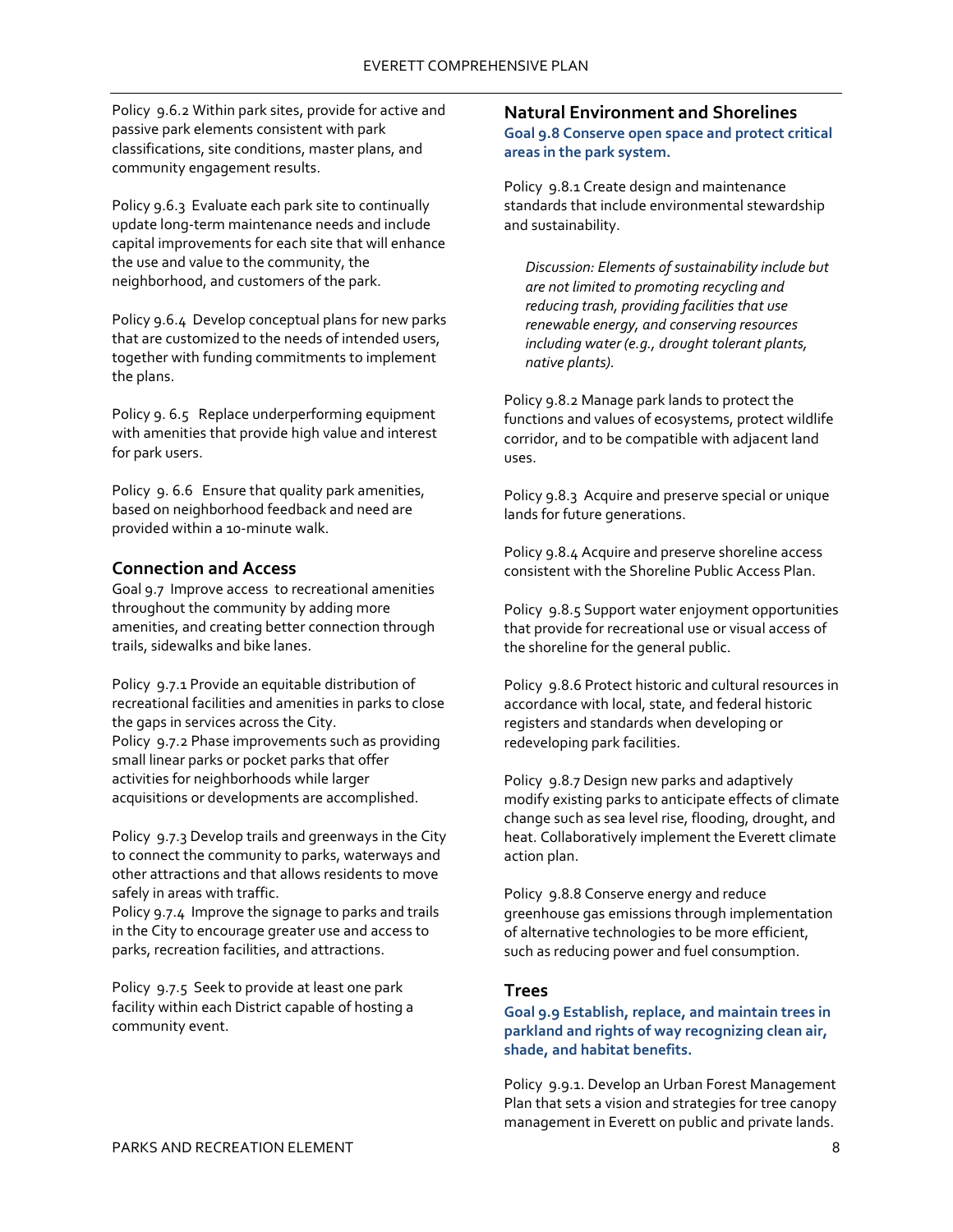Develop an interdepartmental implementation strategy for public lands.

Policy 9.9.2. Educate Everett community members on the value and best management practices to maintain trees on their properties.

Policy 9.9.3 Review and update Everett's integrated pest management program for parks. Identify areas that are pesticide free for recreation opportunities.

Policy 9.9.4 Prioritize maintaining and caring for existing tree canopy managed by the Parks and Facilities Department. Through stewardship or maintenance plans, address tree and forest management.

Policy 9.9.5 Maintain or improve tree canopy shares in Everett' s parklands and streetscapes. Prioritize canopy enhancement projects in the Districts and neighborhoods that have the lowest canopy cover. Strategically and equitably implement tree canopy in areas with higher heat island effects.

Policy 9.9.6 On parklands and streetscapes, treat or remove diseased trees, trees posing safety hazards, or trees that are at the end of their lifespan consistent with professional standards and environmental regulations. Provide for tree replacement or establishment in suitable locations.

Policy 9.9.7 Allow for view corridors as outlined in the Urban Forest Management Plan.

Policy 9.9.8 Continue the Green Everett Partnership and update the twenty-year plan to manage Everett park forested areas in a sustainable manner.

Policy 9.9.9 Partner with community organizations to educate residents to establish, replace and maintain trees on their own property.

# <span id="page-11-0"></span>**Golf Courses**

**Goal 9.10 Provide quality and affordable public golf courses for recreation and open space values.** 

Policy 9.10.1 Employ innovative, environmentally responsible golf course maintenance best practices. Increase ecological benefits of golf courses.

Policy 9.10.2 Adopt comprehensive golf course standards.

Policy 9.10.3 Set key performance indicators (KPI) for rounds and revenue, cost of sales, labor, and course maintenance.

Policy 9.10.4 Seek consultation from professional organizations such as the United States Golf Association (USGA).

Policy 9.10.5 Promote better use of practice areas.

# **Goal 9.11 Evolve golf courses to appeal to recreation interests of a broader spectrum of users.**

Policy 9.11.1 Provide programs to encourage greater access to golf by underrepresented populations (e.g., women, people of color, youth and disabled). For example, programs with First Tee, First Green, Audubon, etc.

Policy 9.11.2 Promote multi-use of courses.

*Discussion: Examples of multiple uses could include: adding a driving range, mini-golf, E-golf, alternative sports (e.g., soccer golf, frisbee golf), perimeter walking trails, community rental and program space, etc.*

# **Goal 9.12 Provide a sustainable golf course enterprise that meets cost recovery goals.**

Policy 9.12.1 Operate and maintain facilities through the use of cost-effective public-private partnerships to ensure economic self-sustainability.

Policy 9.12.2 Maintain user fees at an affordable and competitive price point to make the sport accessible to all.

Policy 9.12.3 Consider offering a range of food and beverage choices to appeal to golfers and the community at large as a destination.

Policy 9.12.4 Seek more partnerships (e.g., corporations, local businesses, schools, non-profits, utilities).

Policy 9.12.5 Develop asset management plans and undertake master planning updates to create an overall vision for long-term capital and equipment needs integrating multi-use concepts and revenue opportunities.

Policy 9.12.6 Use alternative techniques to provide irrigation water to golf courses, e.g., groundwater wells and stormwater facilities.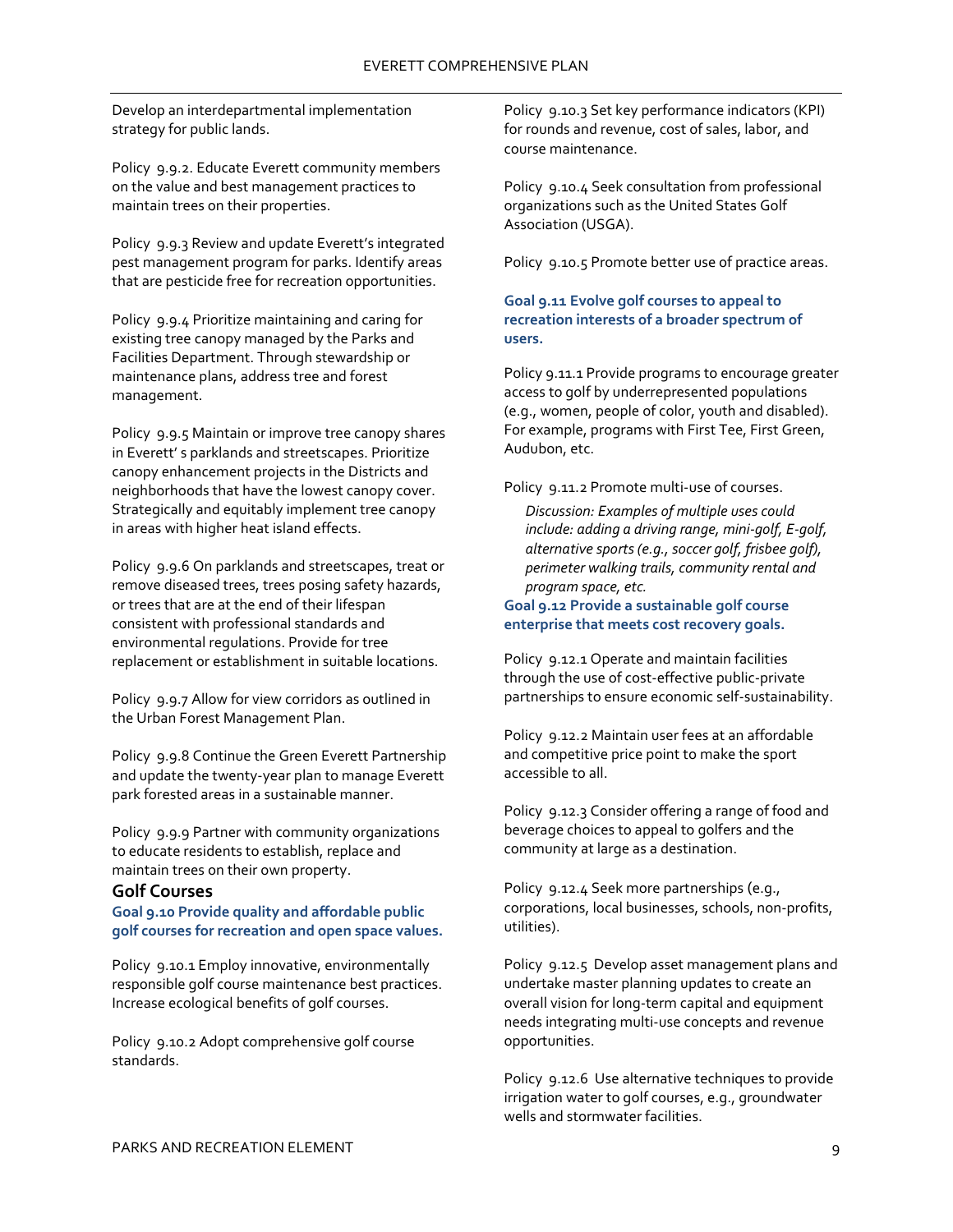# <span id="page-12-0"></span>**Maintenance and Safety**

**Goal 9.13 Use best practice industry standards and technology for maintenance of grounds, recreation facilities, greenways, and special use parks that are sustainable, practical, and appealing.**

Policy 9.13.1 Develop and apply maintenance management plans and standards for parks, trails, play fields, landscaped areas, forested areas, and recreation amenities consistent with the PROS Plan and Department policies. Budget accordingly to meet the standards and frequencies expected. Policy 9.13.2 Develop a job-costing program for all tasks performed by maintenance staff to improve staff and equipment productivity and management decisions. Use maintenance cost information to help inform park and trail design.

Policy 9.13.3 Establish and maintain a preventive maintenance capital improvement program and equipment resource program to increase the efficiency of operations and extend the useful life of park resources.

Policy 9.13.4 Measure the operational impact of new capital improvements prior to development to secure maintenance and operating funding commitment to avoid reducing maintenance standards and resources at existing parks.

Policy 9.13.5 Create standards for ADA, inclusion, safety, and security in the design and renovation of facilities.

Policy 9.13.6 Ensure staff are trained on equipment, techniques, and protocols.

Policy 9.13.7 Evaluate park facilities and maintenance practices to improve efficiency and safety.

*Discussion: For example, the Garbage Service Plan helps identify the best location of garbage receptacles and maintenance to provide greater efficiency and quality.*

Policy 9.13.8 Encourage the community to give back to Everett parks. Promote Everett's pack it in, pack it out initiative. Use volunteers for work parties such as for larger, infrequent efforts.

# <span id="page-12-1"></span>**Recreation**

**Goal 9.14 Support community events and programs that are inclusive, affordable, and sustainable.**

Policy 9.14.1 Recognize Everett as a primary provider of community event spaces and activities. Increase special events in the city and districts to bring the community together and celebrate Everett.

Policy 9.14. 2 Facilitate recreation programs offered by Everett or partners at city facilities.

- Identify recreation programs that are best offered by Everett by evaluating available department resources, the market and gaps in service, and cost recovery policies.
- Fill gaps in services particularly for underserved populations and districts.
- Use a request for proposal process to attract program providers to effectively use Everett facilities.
- Consider partnering with schools or other organizations to provide transportation to recreation facilities as services are phased in for underserved districts.
- Connect Everett residents to other recreation providers that have a primary role serving ages, abilities, or interests of the community.

Policy 9.14.3 Manage all recreation program businesses to the highest level of productivity and efficiency. Demonstrate quality and professional management so that customers have a positive experience.

Policy 9.14.4 Improve coordination of service providers by leading the coordination efforts to not over saturate the market but carve out roles for each agency.

Policy 9.14.5 Enhance information services for all programs offered to the community.

Policy 9.14.6 Improve online registration procedures to improve customer convenience and access to services provided.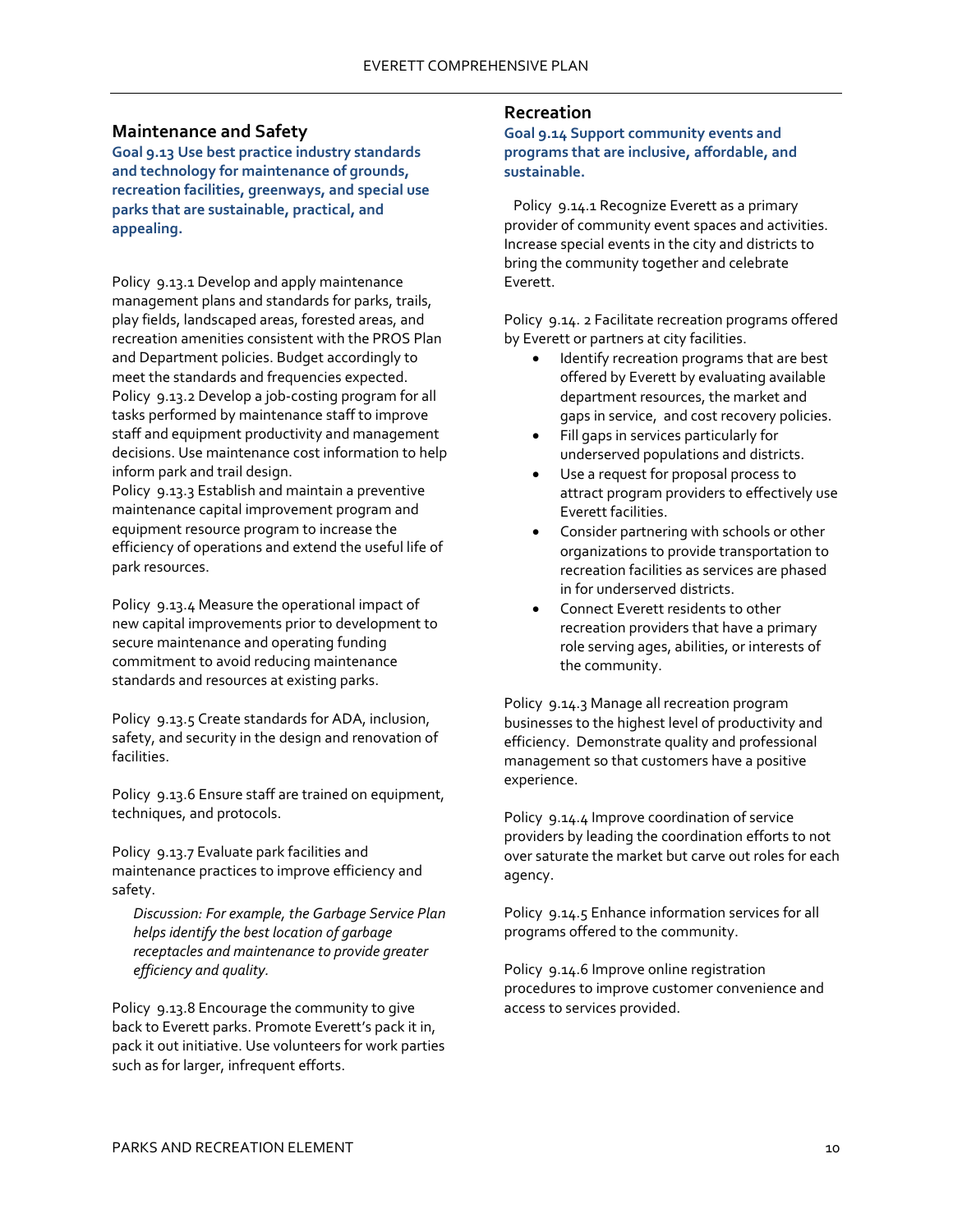# <span id="page-13-0"></span>**Financially Sustainable**

**Goal 9.15 Sustainably fund the Parks and Recreation System through effective use of all available revenue resources.**

Policy 9.15.1 Develop methods for increasing fundraising, estate gifting, contracts, and community sponsors.

Policy 9.15.2 Create and implement new funding sources needed to meet the community's vision for parks and recreation services, and to maintain a quality park and recreation system in a sustainable manner. Examples include but are not limited to: establishing a park impact fee and a fee-in-lieu of onsite recreation; exploring the formation of a park district; considering a levy; and seeking regional or state funding to support the City's growth allocation in VISION 2050.

Policy 9.15.3 Develop and maintain a financial plan and fiscal policy for the Parks system. The plan and fiscal policy should consider:

- The Department should regularly update near-term and long-term projected revenues along with the annual budget and capital improvement program.
- The Department should maintain grant eligibility such as with regular updates to the PROS Plan.
- The Department should develop a policy regarding acceptance of donations to ensure they meet system needs and can be sustainably maintained.
- General Fund and REET revenues should not be supplanted by revenues from impact fees or other sources.
- Impact fees should be used for capital improvements that add capacity to the park system.
- REET revenues dedicated to Parks should be used for capital improvements, project management, and preservation.
- Capital improvements should not be constructed unless accompanied by the necessary operation and maintenance funding.

Policy 9.15.4 Develop a cost of service pricing strategy for all programs and services that meet the community's value system.

Policy 9.15.5 Seek committed partners and volunteers to support the operations of the Parks and Facilities Department.

Policy 9.15.6 Explore a Levy proposal or other ongoing funding opportunities to support annual maintenance and operations improvements.

Policy 9.15.7 Establish service standards to share clear expectations regarding maintenance and operation of facilities.

Policy 9.13.8 Create revenue resources that the Department can depend upon to support ongoing operational and maintenance costs.

Policy 9.15.9 Develop an effective messaging strategy to share with users the true cost of the services provided and seek adjustments to prices based on level of benefit the customers receive over and above the general taxpayer.

# <span id="page-13-1"></span>**Partnerships and Integrated Planning**

**Goal 9.16 Develop strong and equitable partnerships to build parks, facilities, and programs that offer quality services while maximizing the community's resources to the highest level possible.**

Policy 9.16.1 Develop partnerships with not-forprofit and private non-profit organizations that are equitable to all parties with goals to increase revenues, reducing expenses, improving park assets, and increasing recreation opportunities.

Policy 9.16.2 Improve coordination and communications with sports leagues and groups to increase their financial support to support maintenance of facilities they use.

Policy 9.16.3 Improve community access to school recreation facilities at Everett and Mukilteo School Districts through enhanced partnership development. Seek agreements for parity in hours of use in City and School District facilities.

Policy 9.16.4 Increase coordination and partnerships with the Port of Everett, Snohomish County, PUD, and surrounding municipalities to serve the Everett Community and Urban Growth Area.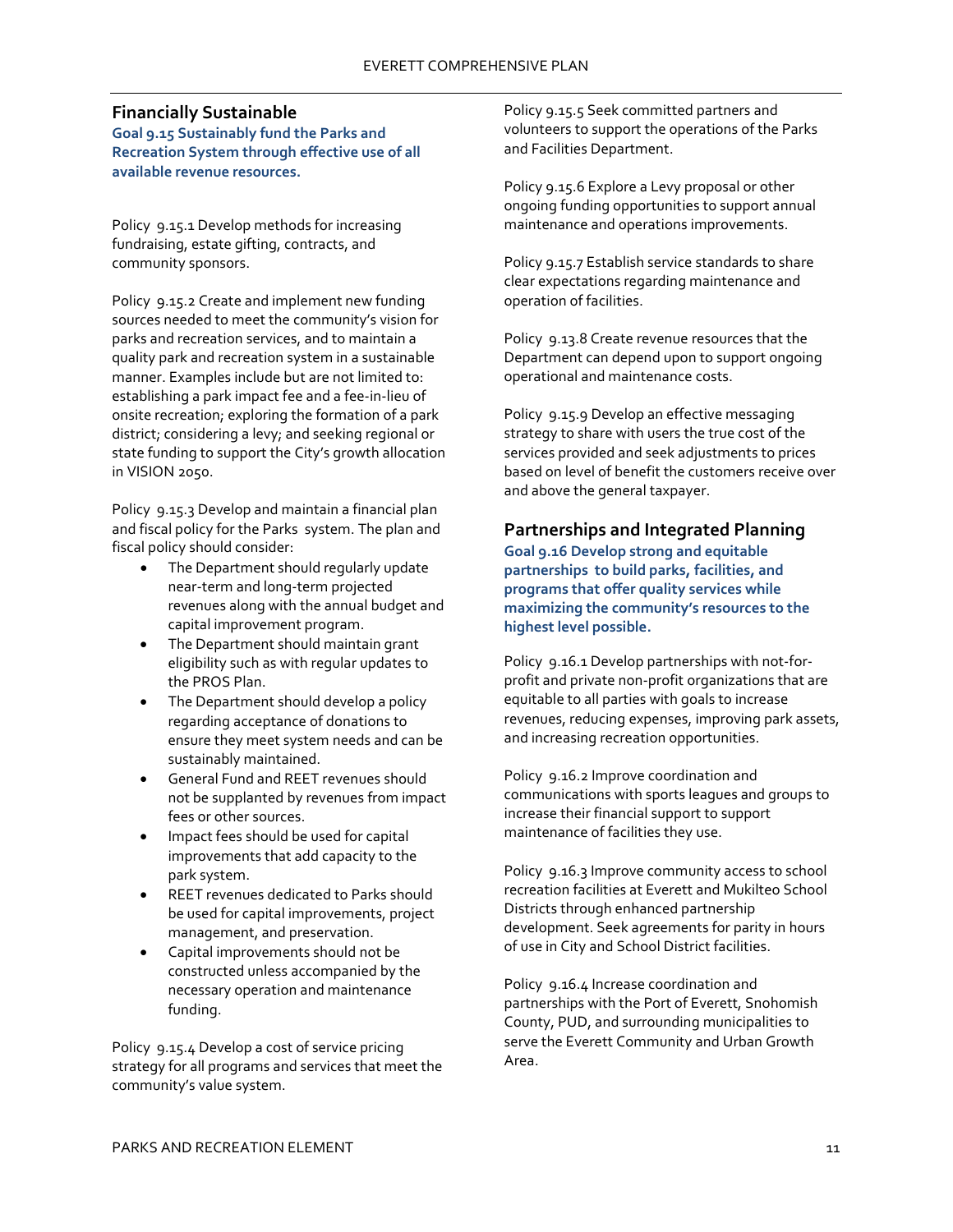Policy 9.16.5 Proactively plan the park system in conjunction with the land use strategy and growth targets in the Land Use Element.

Policy 9.16.6 Work with other departments to advance trail extensions and park acquisitions including Public Works, Surface Water, and Utilities Departments.

*Discussion: Stormwater parks are an example of a facility that treats stormwater and provides recreation opportunities. They can be a joint effort of Everett departments.* 

# <span id="page-14-0"></span>**Public Participation**

**Goal 9.17 Encourage public participation and communication in the development of programs, parks, facilities, and trails.**

Policy 9.17.1 Engage the Board of Park Commissioners and Tree Committee to advance Everett programs, facilities, and services by hosting meetings and providing informed input and advice.

Policy 9.17.2 Encourage public participation in the planning and design of parks, facilities, and trails.

Policy 9.17.3 Inform the community and news media of events, and opportunities to participate meaningfully in planning for parks.

- Share timely information about the Department's operations including policies regarding responding to emergencies.
- Employ a range of methods to share information through traditional and social media, contact lists, sponsorships, and other marketing and communication campaigns.
- Improve the Parks and Facilities Department's web presence to be more user friendly and informative about parks, recreation, tree canopy, capital projects, etc.

Policy 9.17.4 Look for opportunities to improve public access to the Parks Administration offices and facilities.

Policy 9.17.5 Promote volunteerism to enhance community ownership and stewardship of the Everett park system.

Policy 9.17.6 Use the Park Ranger program to help welcome park users, provide interpretive

information, support maintenance and inspections, protect park assets, and enforce park rules.

Policy 9.17.7 All are welcome to visit Everett Parks. Ensure Park Rangers work with the Everett Police Department and Community Outreach and Enforcement Team (COET) to identify services for homeless persons and to help clean up unauthorized encampments.

# <span id="page-14-1"></span>**Department Operation**

**Goal 9.18 Govern the Parks and Facilities system efficiently based on a business management approach while recognizing parks and recreation as a public good and social service that attracts investment, supports property values, and improves the quality of life of residents.**

Policy 9.18.1 Adaptively manage the Department, as needed, to operate in the most efficient manner and solve emerging issues to create the greatest efficiency and value.

Policy 9.18.2 Use performance measures for all staff that are measurable and use work plans that create the highest level of productivity.

Policy 9.18.3 Review, update, and implement policy and procedure manuals to provide the highest level of flexibility for the Department to operate in the most effective manner.

Policy 9.18.4 Address market rate rents in agreements with tenants.

# <span id="page-14-2"></span>**IV. Action Plan for the Parks and Facilities Department**

The PROS Plan is the primary vehicle for implementing parks and recreation facilities and services. A summary of key implementation actions is provided below.

#### <span id="page-14-3"></span>**A. Real Property Acquisition**

- 1. Pursue implementation of the Capital Improvement Plan reflecting the level of service standard and community demands and needs identified in the PROS Plan and the policy priorities of this Element.
- 2. Identify, record and monitor all remaining useful undeveloped properties in Everett with a property inventory system dedicated to the

PARKS AND RECREATION ELEMENT 12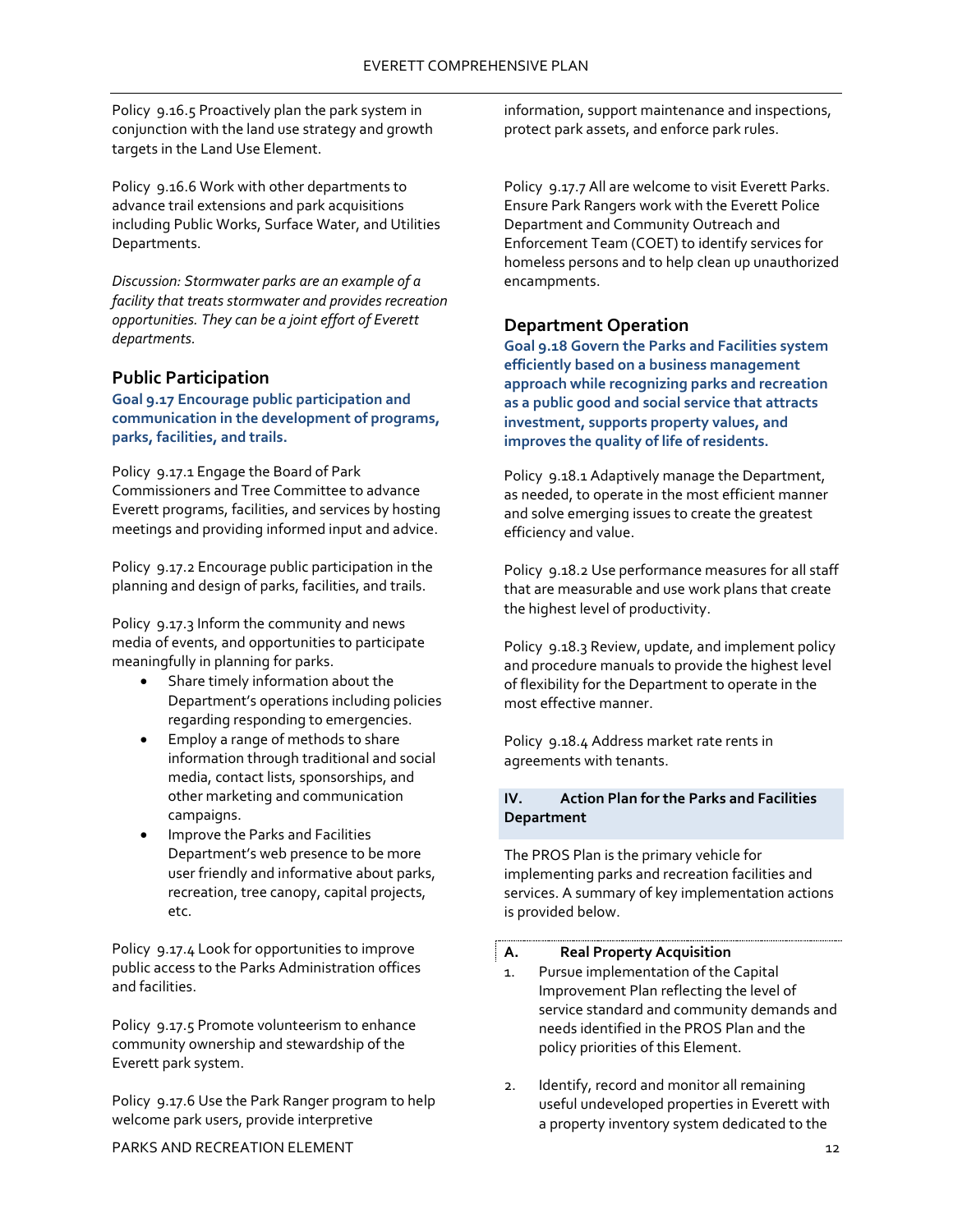Parks and Facilities Department. Engage with the Community Development Department to review the vacant and redeveloped land inventory for the Land Use Element.

- 3. Pursue cost-efficient acquisition and development of those properties that satisfy current or future park system needs.
- 4. Identify and pursue all reasonable funding sources for land acquisition.
- 5. Acquire and/or secure use rights for waterfront land as opportunities arise.
- 6. Establish policy and procedures on private property dedication to the parks system.
- 7. Develop and implement policy and procedures for using grants, mitigation, donations, foundations, and land trusts to meet the acquisition needs of the City.
- 8. Support City requirements for private developers to include on-site recreational facilities in their development plans, or park impact fees in lieu of on-site facilities.

# <span id="page-15-0"></span>**B. Park Administration**

- 1. Maintain and update interagency agreements with school districts, Port of Everett, Snohomish County, Boys and Girls Club, YMCA, Everett Community College, and other appropriate organizations to facilitate joint use of resources and facilities for public use.
- 2. Maintain, update, and implement the ADA transition plan.
- 3. Develop annual work programs and performance metrics with staff in order to meet the goals of the department's comprehensive plan.
- 4. Create and maintain a Department fiscal policy and financial plan, consistent with the Capital Facilities Plan and supporting the PROS Plan.
- 5. Pursue increased funding for department functions including facility rehabilitation, ADA compliance, land acquisition and development, structural and grounds maintenance, and recreational services.

Include necessary equipment, vehicles, office, and storage space for maintenance and operations.

- 6. Maintain and leverage working relationships with other local parks, recreation & community services departments and stakeholders to promote the acquisition and development of high demand facilities such as athletic fields.
- 7. Establish additional neighborhood or community friends groups to help support the maintenance of parks.
- 8. Pursue strategies that will help to improve the department's cost recovery ratio.
- 9. Install new signage that supports the department's initiatives throughout the parks system based on the department's signage plan and as resources allow.
- 10. Encourage staff education and training with national, state and county professional associations.
- 11. Develop a park leadership succession plan.
- 12. Ensure time and material activities are jobcosted.
- 13. Seek accreditation through the National Recreation and Park Association's Commission for Accreditation of Park and Recreation Agencies (CAPRA).

# <span id="page-15-1"></span>**C. Park Planning**

- 1. Ensure conceptual plans include a life cycle cost analysis.
- 2. Ensure that design principles are established for every park before conceptual plans are updated to outline the desired outcomes for the park.
- 3. Establish standards to enhance park quality, safety, and sustainable maintenance.

# <span id="page-15-2"></span>**D. Trail Development**

1. Complete development of master plans for trail development along significant corridors and seek to eliminate trail gaps.